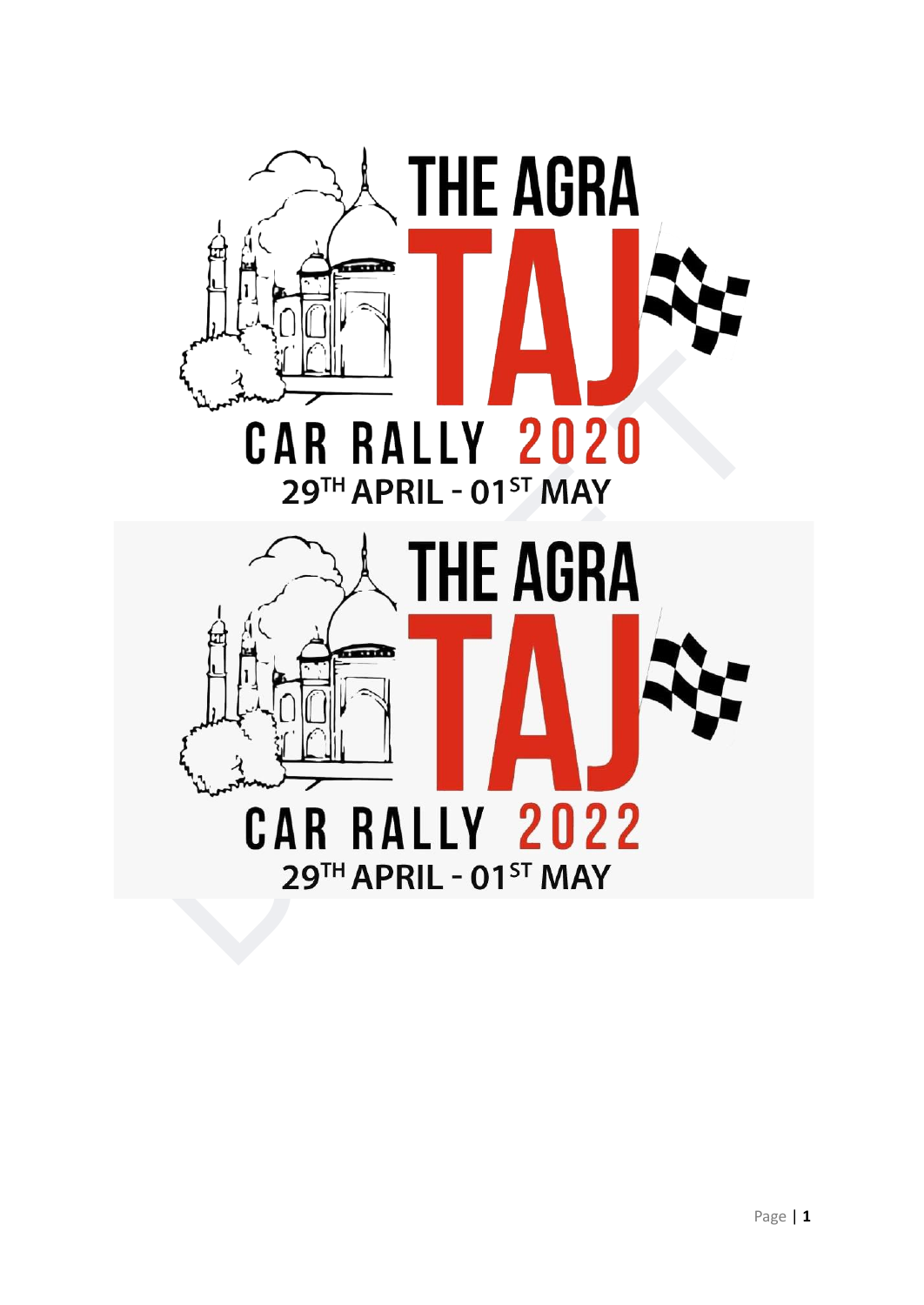| Name of the event<br>Start Date of the event | The Agra Taj Car Rally                        |
|----------------------------------------------|-----------------------------------------------|
|                                              | 29/04/2022                                    |
| End Date of the event                        | 01/05/2022                                    |
| Status of the event                          | Open                                          |
| Category                                     | Reliability                                   |
| Name of the Organizer                        | Motorsports Club, Agra                        |
| Address                                      | Sahitya Kunj, MG Road, Agra                   |
| Phone                                        | 9897229999                                    |
| Email                                        | info@mscagra.com                              |
| Website                                      | www.mscagra.com                               |
| In Association with (if any)                 |                                               |
| Name of the Organizer                        | <b>Incarnation Sports</b>                     |
| Address                                      | 24 Manak Vihar, Delhi 110092                  |
| Phone                                        | 9810028299                                    |
| Email                                        | sudev@incarnaionsportsin                      |
| Website                                      | www.incarnationsports.in                      |
|                                              | <b>Supplementary Regulations</b>              |
|                                              | Approved by<br>m                              |
|                                              | The Federation of Motor Sports Clubs of India |
|                                              |                                               |
|                                              |                                               |

# **Supplementary Regulations**



**MOTORSPORT CAN BE DANGEROUS. DESPITE ORGANIZERS TAKING ALL POSSIBLE PRECAUTIONS UNAVOIDABLE ACCIDENTS MAY HAPPEN. YOU ARE PRESENT HERE AT YOUR OWN RISK.**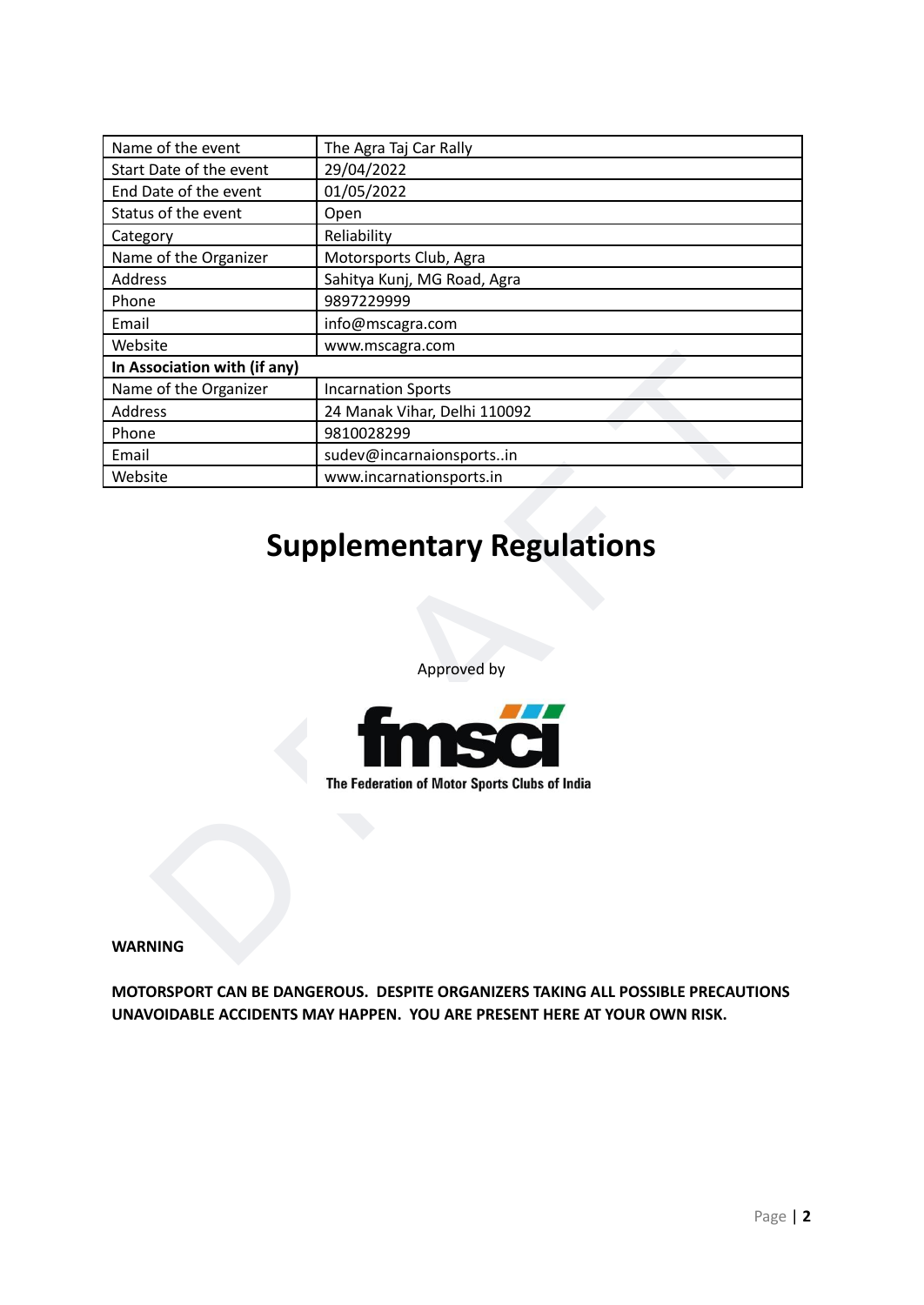**TABLE OF CONTENTS**

| 1. INTRODUCTION                                 | Δ              |
|-------------------------------------------------|----------------|
| 2. ORGANIZATION                                 | 4              |
| 3. PROGRAMME                                    | 5              |
| <b>4. ENTRIES</b>                               | 6              |
| 5. INSURANCE                                    | $\overline{7}$ |
| <b>6. ADVERTISEMENT AND IDENTIFICATION</b>      | 8              |
| 7. ADMINISTRATIVE CHECKS                        | 8              |
| 8. PRE-EVENT SCRUTINEERING, SEALING AND MARKING | 8              |
| 9. OTHER PROCEDURES                             | 9              |
| <b>10. IDENTIFICATION OF OFFICIALS</b>          | 9              |
| 11. PRIZES                                      | 9              |
| 12. PROTEST & APPEAL                            | 9              |
| 13. PENALTIES                                   | 10             |
| <b>14. SPEED RESTRICTIONS</b>                   | 11             |
| <b>15. SAFETY REQUIREMENTS</b>                  | 12             |
| NAMES AND PHOTOGRAPHS OF CRO'S                  | 14             |
| <b>16. SAFETY QUESTIONNAIRE</b>                 | 15             |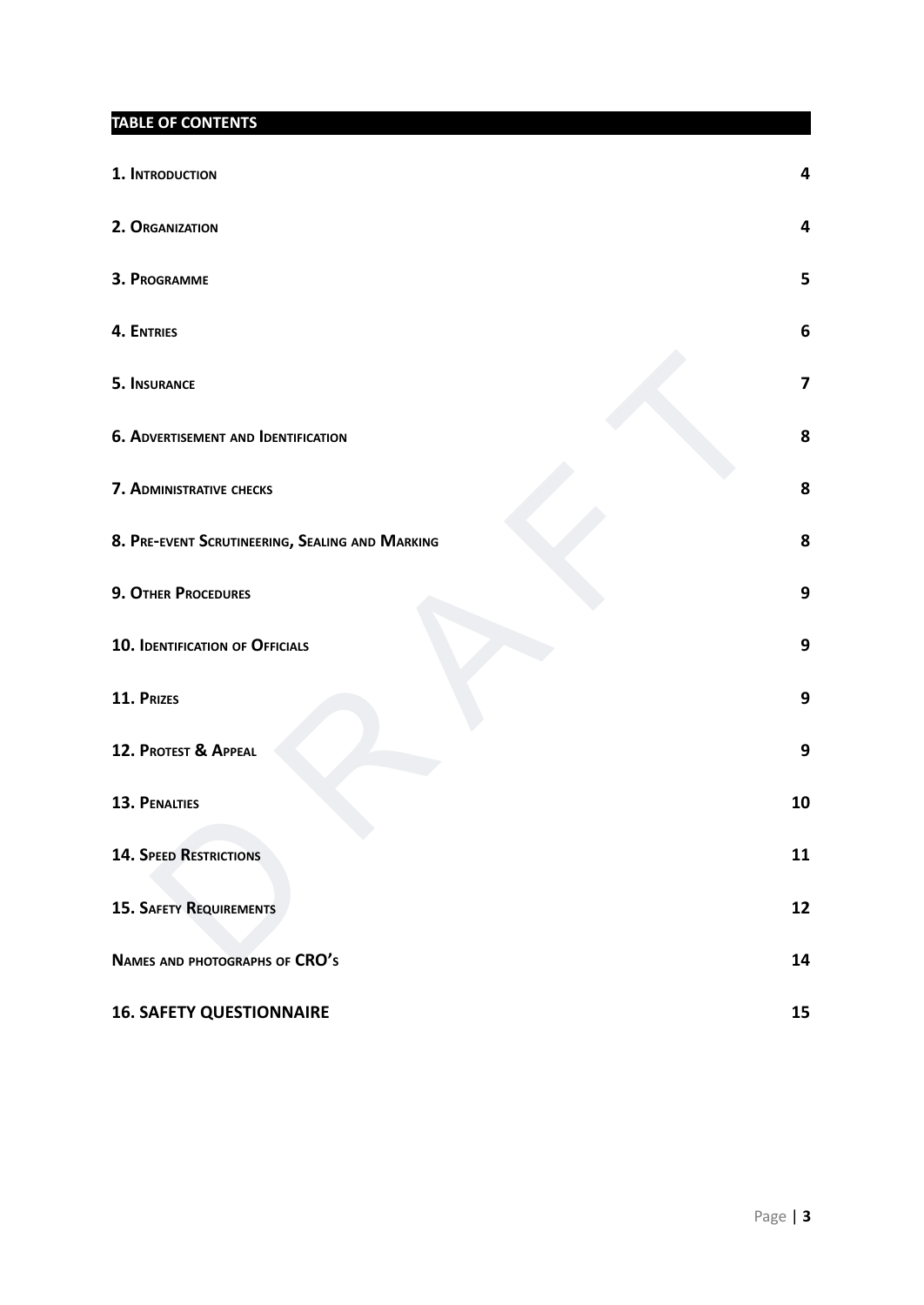<span id="page-3-0"></span>1.1 The Agra Taj Car Rally is run in compliance with the 2022 International Sporting Code of the Federation Internationale de l' Automobile (FIA), 2022 FMSCI General Prescriptions for Regularity Run and these Supplementary Regulations (SRs). The Event is run in Time-Speed-Distance non-cumulative format.

The Federation of Motor Sports Clubs of India (FMSCI) is the National Sporting Authority (ASN) of FIA in India.

Modifications, amendments and / or changes to these SRs will be announced only by numbered and dated bulletins, issued by the organizers, approved by the FMSCI or Stewards.

- 1.2 Total Distance of the Event will be approximately 400 kms.
- 1.3 Acquaintance with and submission to Rules

Every person, or group of persons, organizing a competition or taking part therein

- Shall be deemed to be acquainted with all the relevant rules and regulations of the FMSCI
- All competitors must sign the indemnity and declaration form, which are enclosed with the Entry Form
- numbered and dated bulletins, issued by the organizers, approved by the FMSCI or Stewards.<br>
Total Distance of the Event will be approximately 400 kms.<br>
Acquaintance with and submission to Rules<br>
Every person, or group of p These are conditions precedent attached to the submission of entries and taking part in an event and all competitors participating shall be bound by them and also the rules and regulations hereinafter set out or amendments made thereto.
	- Shall undertake to submit themselves without reserve to the above and to the decision and consequences resulting therefrom.

#### <span id="page-3-1"></span>2.1 **FMSCI Permit No./s** :

#### 2.2 **Organizers name, address and contact details**

| <b>ORGANIZER</b> | Motorsports Club, Agra      |
|------------------|-----------------------------|
| <b>ADDRESS</b>   | Sahitya Kunj, MG Road, Agra |
| phone            | 9897229999                  |
| email            | info@mscagra.com            |
| website          | www.mscagra.com             |
|                  |                             |

#### 2.3 **Managing Committee**

| Harvijay Singh Bahia | Ram Mohan Kapoor | Rajiv Gupta     |
|----------------------|------------------|-----------------|
| Manoj Khan           | Prashant Jain    | Rachit Aggarwal |
| Karan Aggarwal       | Hemant Jain      | Amit Mittal     |
| Arpit Aggarwal       |                  |                 |

#### 2.4 **Organizing Committee**

| Harvijay Singh Bahia | Ram Mohan Kapoor | Rajiv Gupta     |
|----------------------|------------------|-----------------|
| Manoj Khan           | Prashant Jain    | Rachit Aggarwal |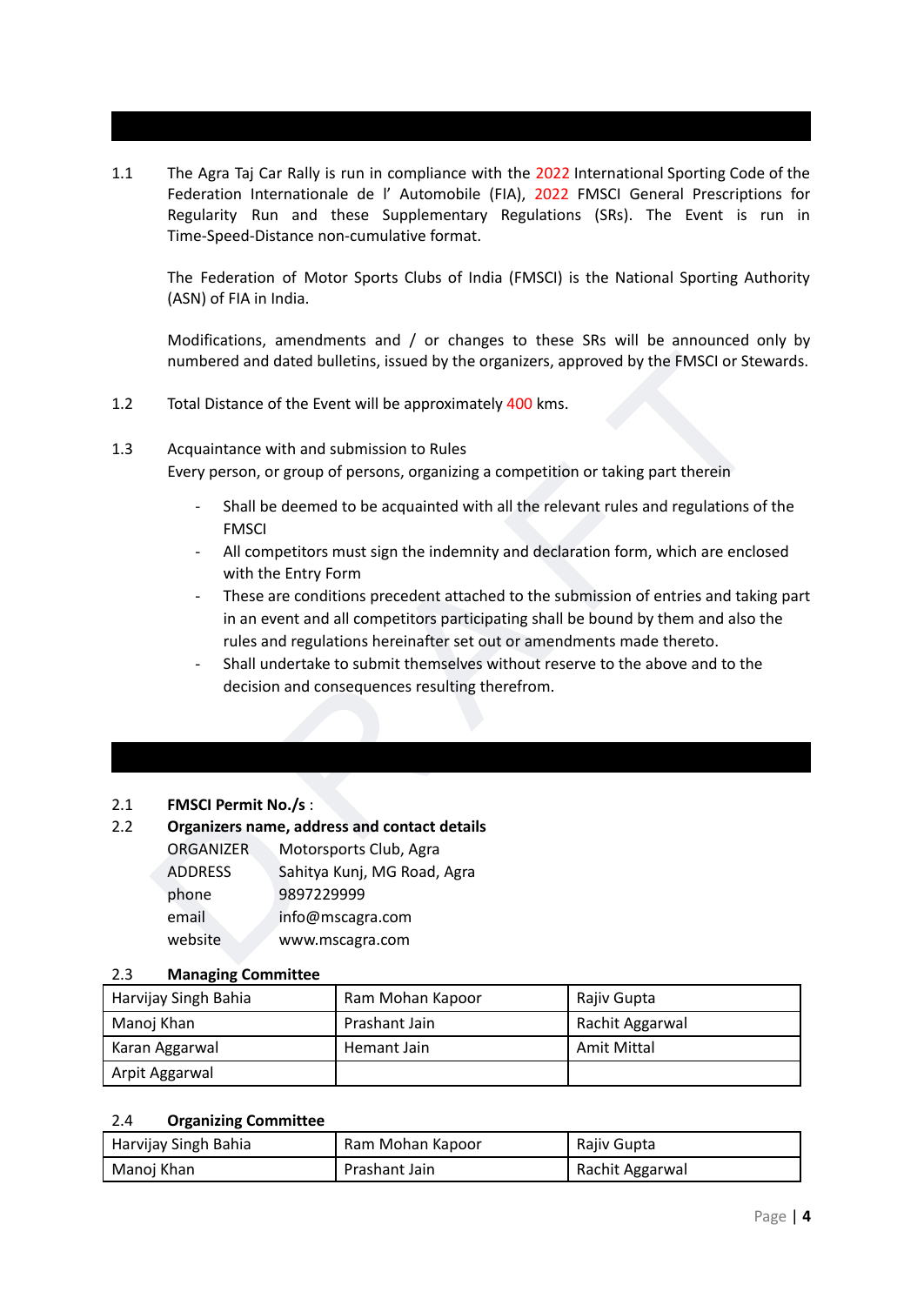| Karan Aggarwal | Hemant Jain | <b>Amit Mittal</b> |
|----------------|-------------|--------------------|
| Arpit Aggarwal |             |                    |

#### 2.5 **FMSCI Officials**

| Chief Steward    |  |
|------------------|--|
| Steward          |  |
| Steward          |  |
| Chief Scrutineer |  |

#### 2.6 **Senior Officials**

| Clerk of the Course                  |                | Sudev Barar |                               |                           |  |
|--------------------------------------|----------------|-------------|-------------------------------|---------------------------|--|
| <b>Assistant Clerk of the Course</b> |                |             | <b>Gunpreet Singh Sawhney</b> |                           |  |
| Secretary of the Meet                |                |             |                               | Arun Yadav                |  |
| Chief Safety Officer                 |                |             | Rachit Jain                   |                           |  |
| <b>Chief Medical Officer</b>         |                |             | TBA                           |                           |  |
| Chief Time Keeper                    |                |             | Akshay Makhija                |                           |  |
| <b>Competitors Relations Officer</b> |                |             | Jina Matreja                  |                           |  |
| <b>Media Relations Officer</b>       |                |             | <b>Hemant Jain</b>            |                           |  |
| Results Co-ordinator                 |                |             | Alka Barar                    |                           |  |
|                                      |                |             |                               |                           |  |
|                                      |                |             |                               |                           |  |
|                                      |                |             |                               |                           |  |
|                                      |                |             |                               |                           |  |
|                                      |                |             |                               |                           |  |
| 2.7<br>Location of HQ                |                |             |                               |                           |  |
| <u>From :</u>                        |                |             |                               |                           |  |
| Day                                  | DD / MM / YYYY | Time (hrs)  |                               | Venue                     |  |
| Friday                               | 01/04/2022     | 0800        |                               | Motorsports Club, Agra    |  |
| To:                                  |                |             |                               |                           |  |
| Thursday                             | 28/04/2022     | 1800        |                               | Motorsports Club, Agra    |  |
|                                      |                |             |                               |                           |  |
| From:                                |                |             |                               |                           |  |
| DD / MM / YYYY<br>Time (hrs)<br>Day  |                |             | Venue                         |                           |  |
| Friday                               | 29/04/2022     | 0800        |                               | Hotel Clarks Shiraz, Agra |  |
| To:                                  |                |             |                               |                           |  |
| Sunday                               | 01/05/2022     | 1800        |                               | Hotel Clarks Shiraz, Agra |  |
|                                      |                |             |                               |                           |  |
|                                      |                |             |                               |                           |  |

### 2.7 **Location of HQ**

#### **From :**

| Day         | DD / MM / YYYY | Time (hrs) | Venue                  |
|-------------|----------------|------------|------------------------|
| Friday      | 01/04/2022     | 0800       | Motorsports Club, Agra |
| <u>To :</u> |                |            |                        |
| Thursday    | 28/04/2022     | 1800       | Motorsports Club, Agra |

#### **From :**

| Day    | DD / MM / YYYY | Time (hrs) | Venue                     |
|--------|----------------|------------|---------------------------|
| Friday | 29/04/2022     | 0800       | Hotel Clarks Shiraz, Agra |
| To :   |                |            |                           |
| Sunday | 01/05/2022     | 1800       | Hotel Clarks Shiraz, Agra |

# <span id="page-4-0"></span>**Friday 01/04/2022 Time Details** 1200 hrs **Opening of entries**

| <b>Sunday 10/04/2022</b> |                           |  |
|--------------------------|---------------------------|--|
| <b>Time</b>              | <b>Details</b>            |  |
| 1800 hrs                 | 'Closing of early entries |  |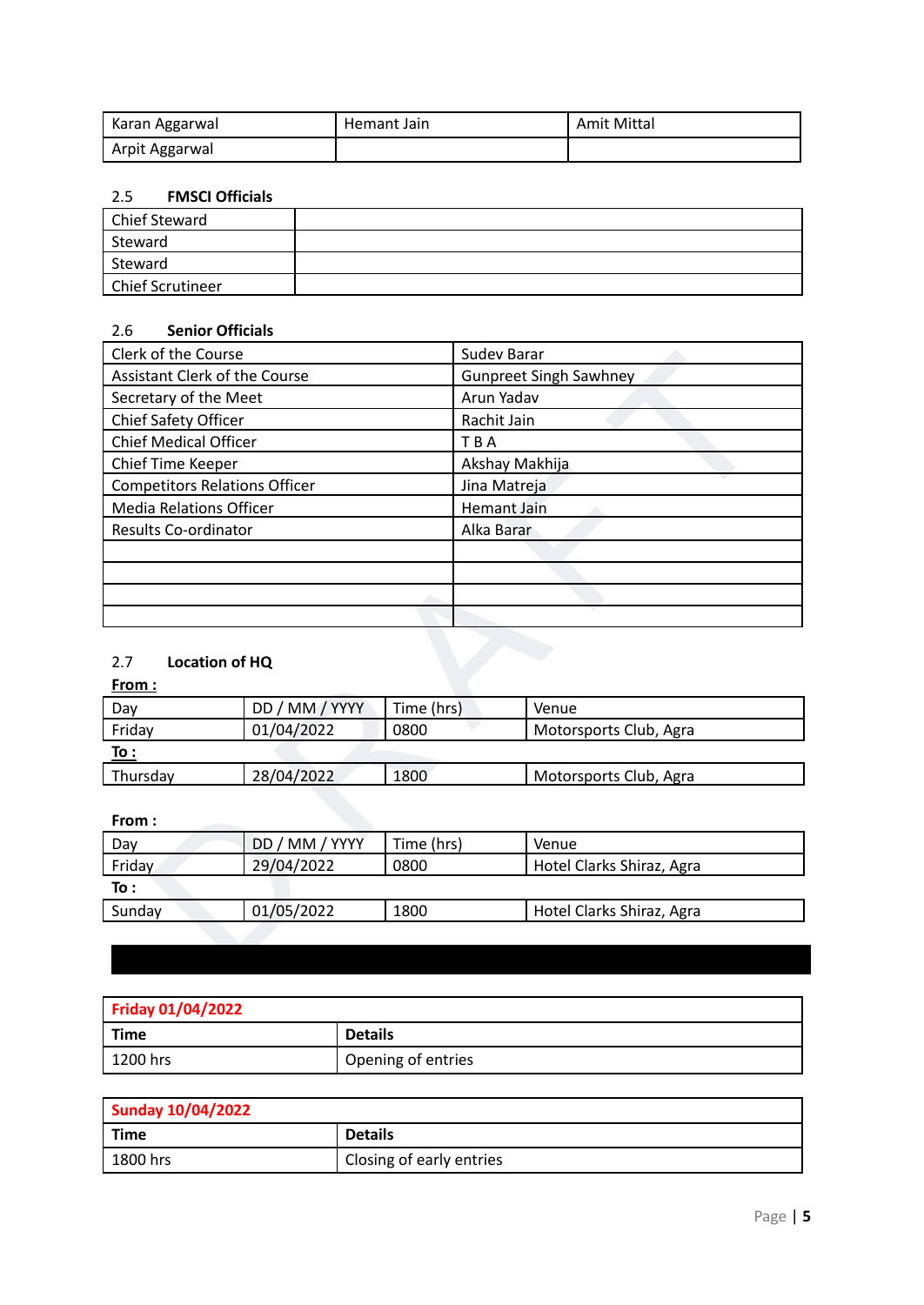| Monday 11/04/2022 |                             |  |
|-------------------|-----------------------------|--|
| Time              | <b>Details</b>              |  |
| 0800 hrs          | Opening of standard entries |  |

| <b>Sunday 24/04/2022</b> |                             |  |
|--------------------------|-----------------------------|--|
| <b>Time</b>              | <b>Details</b>              |  |
| 1800 hrs                 | Closing of standard entries |  |

| <b>Monday 25/04/2022</b> |                         |  |
|--------------------------|-------------------------|--|
| Time                     | <b>Details</b>          |  |
| 0800 hrs                 | Opening of late entries |  |

| <b>NORTHLY ZO / 04/ ZUZZ</b> |                                                   |  |  |
|------------------------------|---------------------------------------------------|--|--|
| <b>Time</b>                  | <b>Details</b>                                    |  |  |
| 0800 hrs                     | Opening of late entries                           |  |  |
|                              |                                                   |  |  |
| Friday 29/04/2022            |                                                   |  |  |
| <b>Time</b>                  | <b>Details</b>                                    |  |  |
| 0800 hrs                     | <b>Documentation &amp; Scrutiny</b>               |  |  |
| 1000 hrs                     | <b>Optional Training program</b>                  |  |  |
| 1400 hrs                     | Closing of late entries, documentation & scrutiny |  |  |
| 1400 hrs                     | <b>Drivers briefing</b>                           |  |  |
| 1500 hrs                     | <b>Ceremonial Flag Off</b>                        |  |  |
| 1600 hrs                     | Leg 1 starts                                      |  |  |
| 1800 hrs                     | Leg 1 ends                                        |  |  |
| 1900 hrs                     | <b>Provisional results Day 1</b>                  |  |  |
|                              |                                                   |  |  |
| <b>Saturday 30/04/2022</b>   |                                                   |  |  |
| <b>Time</b>                  | <b>Details</b>                                    |  |  |
| 0500 hrs                     | Leg 2 start                                       |  |  |
| 1200 hrs                     | Leg 2 ends                                        |  |  |
| 1300 hrs                     | Leg 3 start                                       |  |  |
| 1800 hrs                     | Leg 3 ends                                        |  |  |
| 1900 hrs                     | <b>Provisional results Day 2</b>                  |  |  |
|                              |                                                   |  |  |
| <b>Sunday 01/05/2022</b>     |                                                   |  |  |
| <b>Time</b>                  | <b>Details</b>                                    |  |  |
|                              |                                                   |  |  |

| <b>Saturday 30/04/2022</b> |                                  |  |
|----------------------------|----------------------------------|--|
| <b>Time</b>                | <b>Details</b>                   |  |
| 0500 hrs                   | Leg 2 start                      |  |
| 1200 hrs                   | Leg 2 ends                       |  |
| 1300 hrs                   | Leg 3 start                      |  |
| 1800 hrs                   | Leg 3 ends                       |  |
| 1900 hrs                   | <b>Provisional results Day 2</b> |  |

<span id="page-5-0"></span>

| <b>Sunday 01/05/2022</b> |                                  |  |
|--------------------------|----------------------------------|--|
| <b>Time</b>              | <b>Details</b>                   |  |
| 0500 hrs                 | Leg 4 starts                     |  |
| 1400 hrs                 | Leg 4 ends                       |  |
| 1500 hrs                 | <b>Provisional results Day 3</b> |  |
| 1600 hrs                 | <b>Final Results</b>             |  |
| 1900 hrs                 | Prize distribution               |  |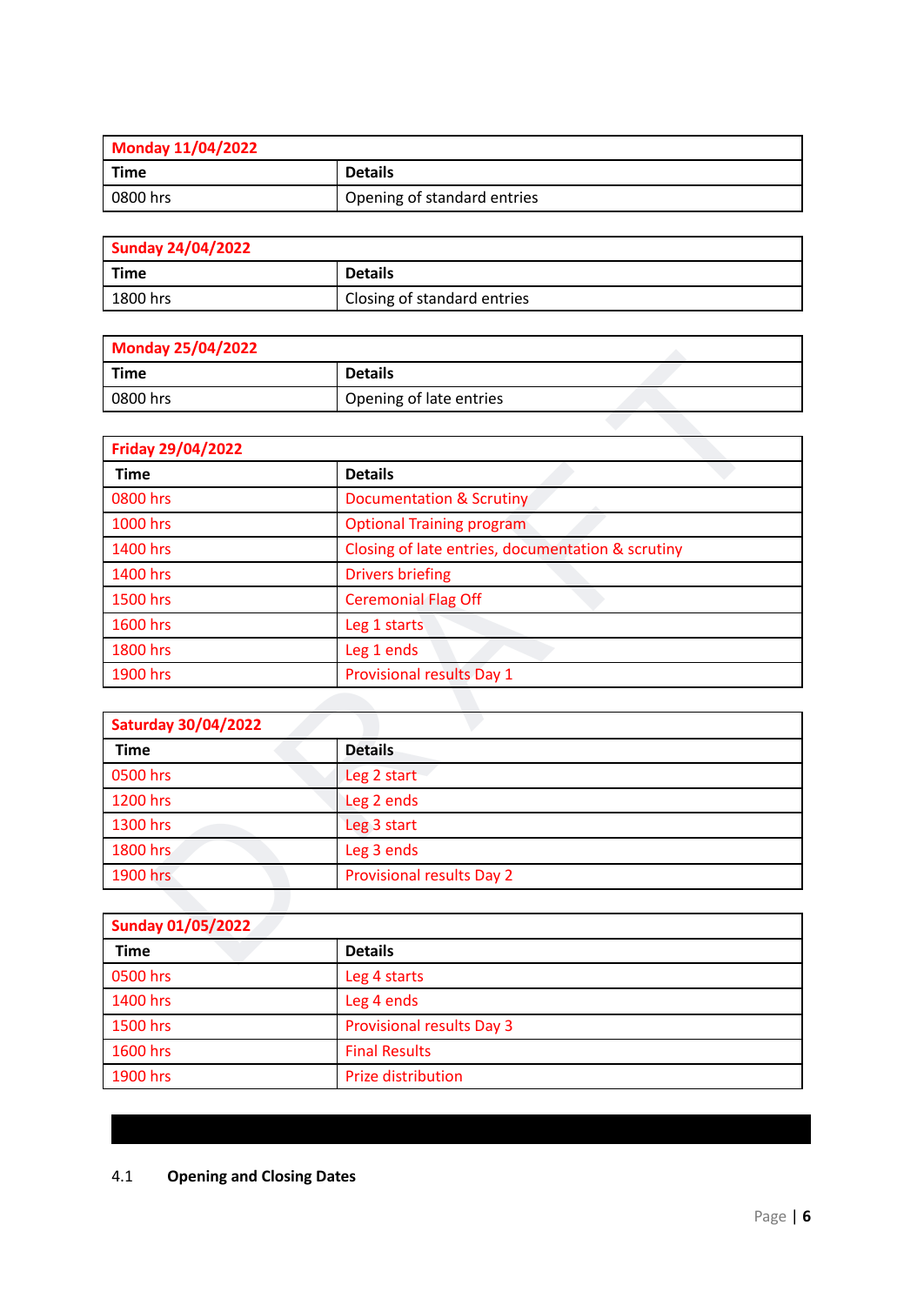Entries open with the publication of these Supplementary Regulations Closing date of all entries along with Navigator details : Friday 29/04/2022 @ 1400 hrs

#### 4.2 **Entry Procedure**

Those wishing to take part in the event must send the enclosed entry form duly completed to the permanent secretariat address given in Art.2.2 prior to the closing date as mentioned in Art.4.1

#### 4.3 **Maximum number of Entries**

The maximum number of entries accepted would be no more than 50. If more entries are received, then the organizers reserve the right to decide which entries would be accepted.

#### 4.4 **Classes**

Novice Novice Agra Novice All Women Experts Experts Agra

Organizers at their discretion may form additional classes if a minimum of five entries subscribe to such a definition.

Any such classes formed will be notified by dated and numbered CIB before the start of scrutiny.

All crews will be given the option to subscribe their participation to any new classes formed up to the start of the scrutiny.

#### 4.5 **Entry Fees**

received, then the organizers reserve the hight to become Which entries would be accepted.<br>
Classes<br>
Novice Agra<br>
Novice Agra<br>
Novice Agra<br>
Experts<br>
Experts Agra<br>
Experts Agra<br>
Corganizers at their discretion may form addi First fifteen entries @Rs29000 for crew of two Early Entry @Rs29000 for crew of two Standard entries @Rs34000 for crew of two Late entries @Rs39000 for crew of two *Extra crew member @50% of respective fee. Maximum of four crew permitted.*

#### **Entry Fees includes**

Supplementary Regulations (electronic copy only) - 1 No. Road Book - 1 No. Prize Distribution Passes – 2 Nos. Any other - 1 No.

Entry fees are inclusive of taxes applicable.

#### 4.6 **Payment**

The entry fees can be either by demand draft in favour of Motorsports Club Agra payable at Agra or by cash or by wire transfer.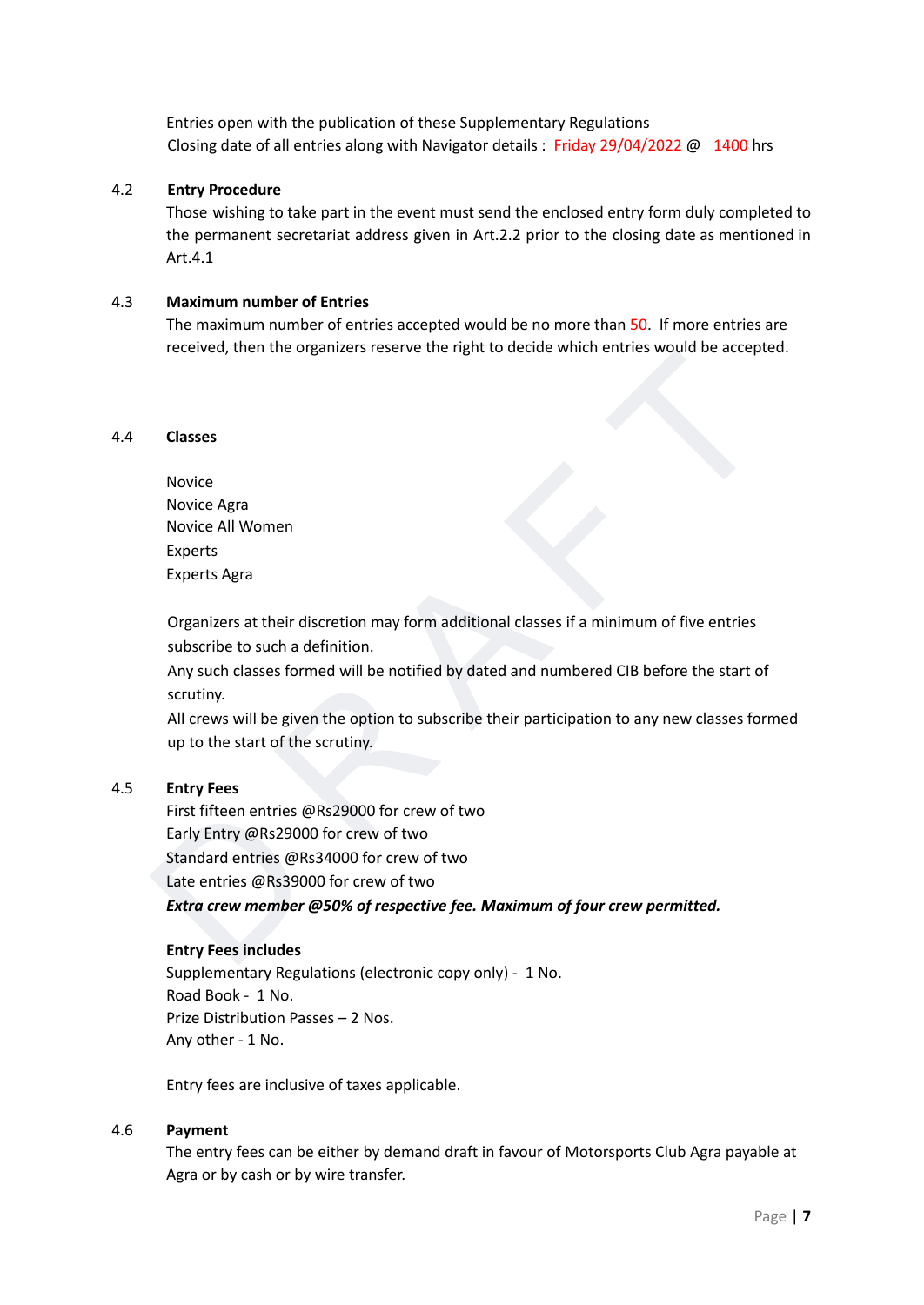| Name of Bank      | Bank of Baroda     |
|-------------------|--------------------|
| Branch            | Sanjay Place, Agra |
| Nature of Account | <b>Savings</b>     |
| Account No.       | 22040100013909     |
| <b>IFSC Code</b>  | BARBOSANJAY        |

#### 4.7 **Refund**

Entry fees will be refunded in full only

- To candidates whose entry has not been accepted
- In case of event not taking place

The organizers may refund 50% of the entry fee to those competitors who, for reasons of force-majeure (duly accepted by the organizing committee) were unable to start in the event.

<span id="page-7-0"></span>Organizers holding a valid 2022 FMSCI Permit for an event are covered for

**Competitors** : A maximum of 250 competitors with valid FMSCI Competition License participating in various events across the Country on a given day are covered for Personal Accident Insurance for Rs. 5 lakhs with Rs. 5 Lakhs medical expense extension per person.

**Officials :** A maximum of 100 officials officiating in various events across the Country on a given day are covered for Personal Accident Insurance for Rs.25 lakhs with Rs.1 lakh medical expense extension per person.

• In case of event not taking place<br>The organizers may refund 50% of the entry fee to those competitors who, for reasons of<br>force-majeure (duly accepted by the organizing committee) were unable to start in the event.<br>force THESE INSURANCES ARE ISSUED BY NEW INDIA INSURANCE COMPANY LTD AND VALID DURING THE RUNNING OF THE EVENT ONLY. ORGANIZERS / COMPETITORS ARE ADVISED TO TAKE ANY ADDITIONAL INSURANCES THEY MAY DEEM FIT. IF THEY HAVE MORE THAN 100 OFFICIALS & ALSO REQUIRE DOOR TO DOOR COVERAGE PLEASE CONTACT: S.MANIKANDAN@STENHOUSE.IN

- <span id="page-7-1"></span>6.1 It is compulsory to carry organizers advertisement on the competing vehicles.
- 6.2 Competitors are allowed to affix any kind of advertisements on their vehicle provided that
	- It is authorized by the National laws and FMSCI Regulations
	- It is not likely to cause any offence
	- It is not political or religious in nature
	- It does not encroach upon the space reserved for plates and competition numbers

#### <span id="page-7-2"></span>7.1 **Documents Submission**

Entrants should produce the following for inspection at the time of submitting the vehicle for pre-event scrutiny and administrative check on the date / time as mentioned in Art.3.

Competitors are required to bring: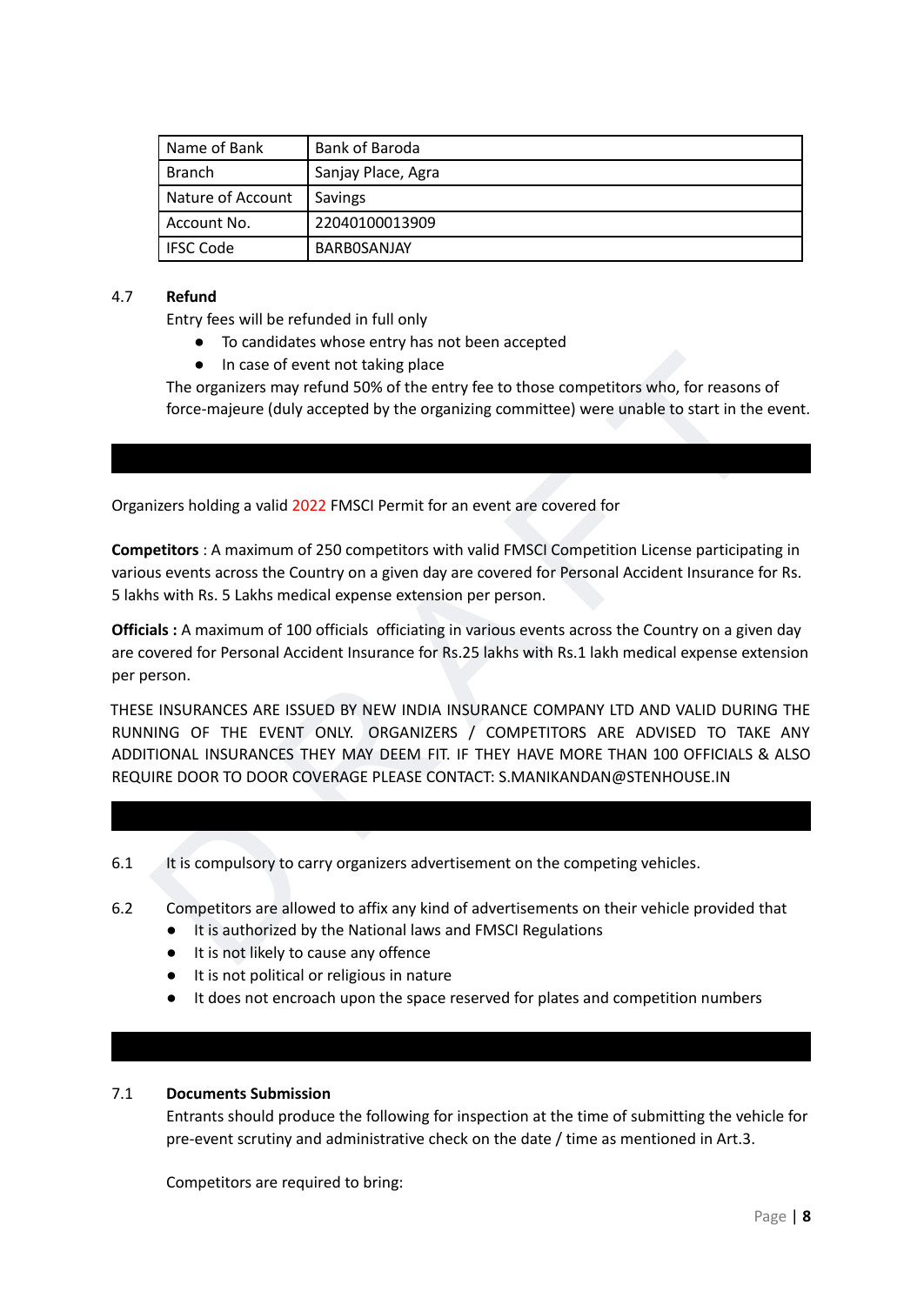- a. Documents to be presented:
	- i. Entrants license / FMSCI registration no. (if any)
	- ii. Driver and Navigator competition licenses
	- iii. Driver & Navigators driving license
	- iv. Driver and Navigator PAN Card Copy
	- v. Completion of all details on the entry form
	- vi. Special cover insurance certificate
	- vii. Car insurance, registration, pollution, road tax papers
	- viii. Authorization letter from car owner other than participant.
	- **ix.** Onus of carrying all above papers during the entire event lies with the competitor.

**Failure to carry shall be reported to Steward.**

with the competitor.<br>
Failure to carry shall be reported to Steward.<br>
bettiors are required to carry all the above documents throughout the event. All the documents<br>
be valid for the date of the event.<br>
Venue & Timings<br>
Pl Competitors are required to carry all the above documents throughout the event. All the documents shall be valid for the date of the event.

#### <span id="page-8-0"></span>8.1 **Venue & Timings**

Place : Hotel Clarks Shiraz, Agra Date : Friday 29/04/2024 Time : 0800 -1400 hrs

#### 8.2 **Mud flaps**

Mud flaps must comply with Art.7.7 of the Art.252 of 2020 FMSCI Appendix J. Missing or ineffective mud flaps will incur a penalty of Rs.1000/= per mud flap.

#### 8.3 **Windows**

Windows must comply with Art.11 of the Art.253 of 2020 FMSCI Appendix J.

#### <span id="page-8-1"></span>9.1 **Ceremonial Start**

It is mandatory for the vehicle to take the ceremonial start. Presence of all crew members is required at the ceremonial start. Place : Hotel Clarks Shiraz, Agra Date : Friday 29/04/2022 Time : 1500 hrs

- 9.2 **Finish Procedure** (only if different from General Prescriptions)
- 9.3 Early Check-in not permitted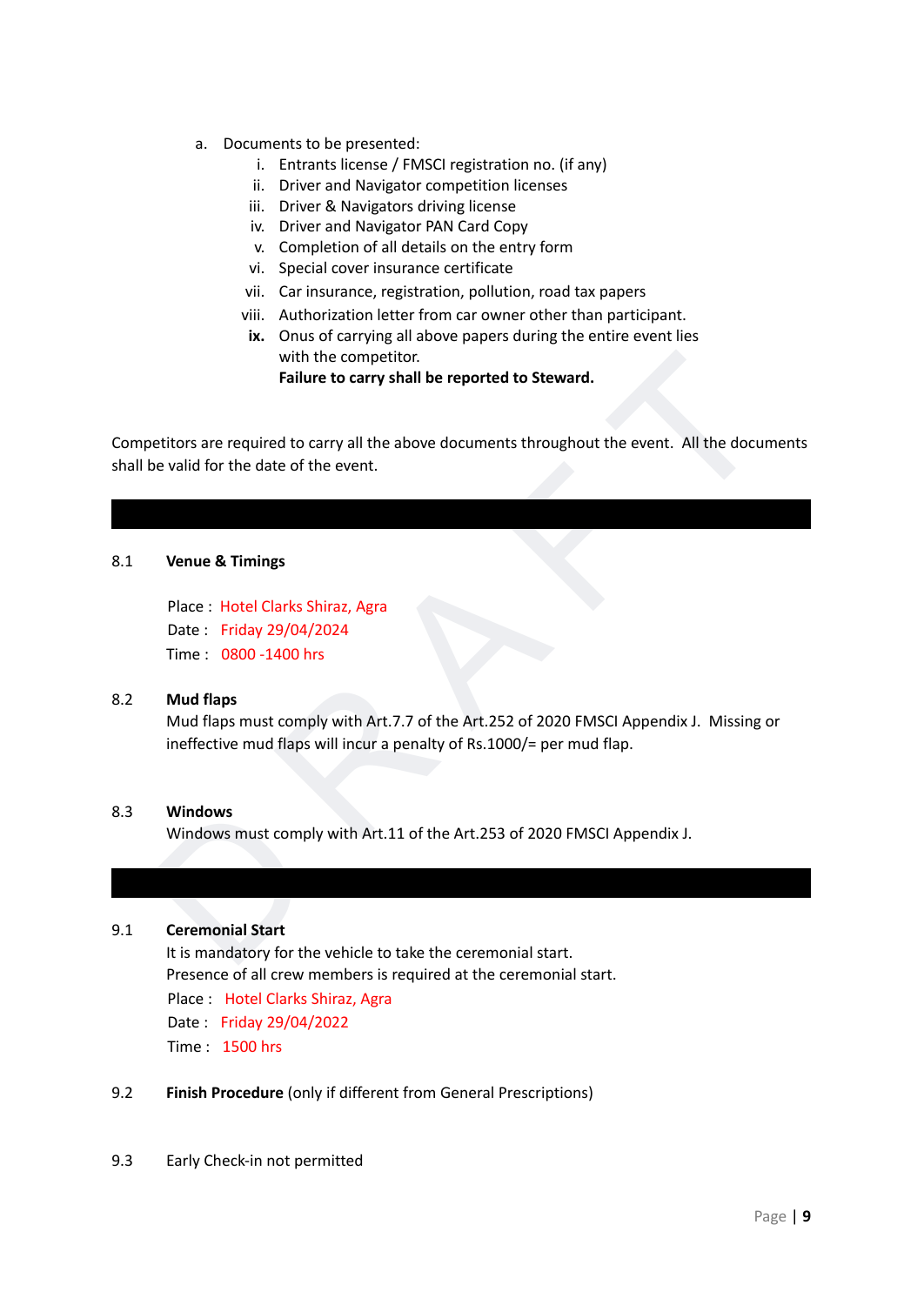9.4 Official time used during the run will be that of GPS time (GMT + 0530 hrs) which will be displayed at the time of Drivers Briefing Meeting.

<span id="page-9-0"></span>

| <b>Chief Marshal</b>                | Dark Blue with white text            |
|-------------------------------------|--------------------------------------|
| Marshal                             | Green with white text                |
| <b>Competition Relation Officer</b> | Red Jacket or Tabard with black text |
| Scrutineer                          | Black with white text                |
| Safety Officer                      | Orange with black text               |
| Medical                             | White with red text                  |
| Media                               | Green / Yellow                       |
|                                     |                                      |

<span id="page-9-1"></span>Trophies for crews holding first three positions in all classes.

Organisers at their discretion announce additional prizes, including but not limited to cash purse.

#### <span id="page-9-2"></span>**12.1 LODGING A PROTEST OR APPEAL**

All protests and / or appeals must be lodged in accordance with the stipulations of Articles 13,14 and 15 of the Code.

#### **12.2 PROTEST FEES**

- 12.2.1 For Closed, Closed Invitation and Open Events, the protest fees is ₹7,080/= (Rupees Seven Thousand Eighty Only) (₹6,000/= +₹1080 GST)
- Media<br>
Media<br>
Media<br>
Media<br>
Media<br>
Media<br>
Media<br>
Media<br>
Media<br>
Tophies for crews holding first three positions in all classes.<br>
Organisers at their discretion announce additional prizes, including but not limited to cash 12.2.2 If a protest requires the dismantling and re-assembly of a clearly defined part of the car any additional deposit must be specified in the Supplementary Regulations of the rally – or will be specified by the Stewards upon a proposal of the FMSCI Technical Delegate / Chief Scrutineer.
- 12.2.3 If the protest is overruled or it is withdrawn after being brought, no part of the fee shall be returned. (Article 13.10.1 of FIA International Sporting Code)
- 12.2.4 If it is proved that the author of the protest has acted in bad faith, the FMSCI may inflict upon them one of the penalties laid down in the Code. (Article 13.10.3 of sporting code)

#### **12.3 APPEALS**

Within 96 hrs : ₹113,280/= (Rupees One Lakh Thirteen Thousand Two Hundred Eighty Only) (₹96,000/= +₹17,280/= GST)

- Competitors may appeal against decisions, in accordance with the stipulations set out in Articles 15.1 of the Code.
- Competitors have the right to appeal against a sentence or other decisions pronounced on them by the Stewards of the meeting. They must, however under pain of forfeiture of their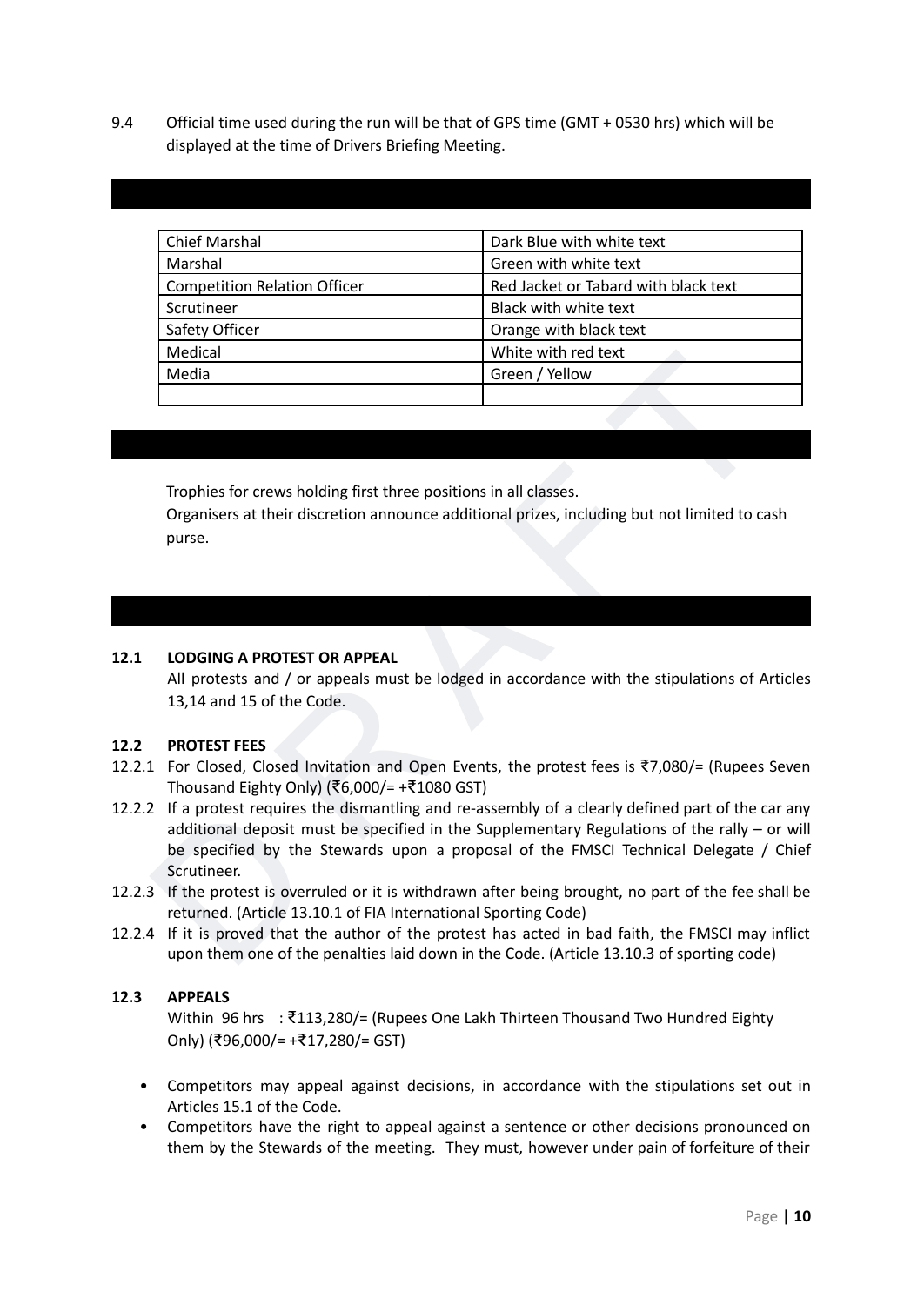right to appeal, notify the Stewards of the Meeting in writing within one hour of the publication of the decision, of their intention to appeal.

- The right to bring an appeal expires 96 hours from the moment the stewards are notified of the intention to appeal on condition that the intention of appealing has been notified in writing to the stewards within one hour of the publication of the decision. This grounds of appeal may be brought by fax or by any other electronic means of communication with confirmation of receipt. Confirmation by a letter of the same date accompanied by the necessary fee is required. The FMSCI will give its decision within a maximum of 30 days.
- All parties concerned shall be given adequate notice of the hearing of any appeal. They shall be entitled to call witnesses, but their failure to attend the hearing shall not interrupt the course of the proceedings.
- The confirmation of an appeal to the FMSCI must be accompanied by a fee of ₹113,280/= (Rupees One Lakh Thirteen Thousand Two Hundred Eighty Only).
- This fee becomes due from the moment the appellant notifies the Steward of the intention of appealing, and remains payable even if the appellant does not follow up the declared intention to appeal.
- If the appeal is rejected or it is withdrawn after being brought, no part of the fee shall be returned.
- If judged partially founded, the fee may be returned in part, and in its entirety if the appeal is upheld.
- If it is proved that the author of the appeal has acted in bad faith, the FMSCI may inflict upon them one of the penalties laid down in the Code.

|              | This fee becomes due from the moment the appellant notifies the Steward of the intention<br>$\bullet$<br>of appealing, and remains payable even if the appellant does not follow up the declared<br>intention to appeal.<br>If the appeal is rejected or it is withdrawn after being brought, no part of the fee shall be<br>$\bullet$<br>returned. |                           |  |
|--------------|-----------------------------------------------------------------------------------------------------------------------------------------------------------------------------------------------------------------------------------------------------------------------------------------------------------------------------------------------------|---------------------------|--|
|              |                                                                                                                                                                                                                                                                                                                                                     |                           |  |
| ٠            | If judged partially founded, the fee may be returned in part, and in its entirety if the appeal is<br>upheld.                                                                                                                                                                                                                                       |                           |  |
| $\bullet$    | If it is proved that the author of the appeal has acted in bad faith, the FMSCI may inflict upon<br>them one of the penalties laid down in the Code.                                                                                                                                                                                                |                           |  |
|              |                                                                                                                                                                                                                                                                                                                                                     |                           |  |
|              |                                                                                                                                                                                                                                                                                                                                                     |                           |  |
|              | AT DTC/STC/SFTC/VTC                                                                                                                                                                                                                                                                                                                                 |                           |  |
| a)           | For every second late                                                                                                                                                                                                                                                                                                                               | 1 second penalty          |  |
| b)           | For every second early                                                                                                                                                                                                                                                                                                                              | 2 seconds penalty         |  |
| $c)$ **      | Stopping/waiting/idling/zigzagging/reversing/u-turning/jammed rotation of wheels                                                                                                                                                                                                                                                                    |                           |  |
|              | Within sight of STC Marshall (post control in case of DTC)                                                                                                                                                                                                                                                                                          | 5 minutes each            |  |
| d)           | Missing a STC/DTC/SFTC/VTC                                                                                                                                                                                                                                                                                                                          | 15 Minutes per control    |  |
| e)           | Lateness exceeding at DTC/STC                                                                                                                                                                                                                                                                                                                       |                           |  |
|              | i) Events below 250 Kms per Day/Leg by 15 minutes                                                                                                                                                                                                                                                                                                   | <b>MPL</b>                |  |
| f            | Over speeding will attract time penalty                                                                                                                                                                                                                                                                                                             |                           |  |
|              | i) Up to 10 seconds                                                                                                                                                                                                                                                                                                                                 | <b>NIL</b>                |  |
|              | ii) Beyond 10 seconds for every block of continuous 10 seconds                                                                                                                                                                                                                                                                                      | 100 seconds               |  |
|              | iii) This is apart from any penalties / fines levied by police / traffic control                                                                                                                                                                                                                                                                    |                           |  |
|              | authorities                                                                                                                                                                                                                                                                                                                                         |                           |  |
| g)           | Missing a Passage Control                                                                                                                                                                                                                                                                                                                           | DISQUALIFICATION          |  |
| h)           | Not Attending Drivers' Briefing (By both crews)                                                                                                                                                                                                                                                                                                     | <b>REPORT TO STEWARDS</b> |  |
|              |                                                                                                                                                                                                                                                                                                                                                     | (Ref: Art 15A)            |  |
| $\mathbf{i}$ | Failure to pass Pre-event scrutiny of vehicle                                                                                                                                                                                                                                                                                                       | <b>START REFUSED</b>      |  |
| j)           | Nonattendance at Prize Distribution Ceremony                                                                                                                                                                                                                                                                                                        | <b>REPORT TO STEWARDS</b> |  |
| $\mathsf{k}$ | Nonattendance at ceremonial start/curtain raiser                                                                                                                                                                                                                                                                                                    | <b>REPORT TO STEWARDS</b> |  |
|              | Arguing with Official                                                                                                                                                                                                                                                                                                                               | REPORT TO STEWARDS        |  |
| $\vert$      |                                                                                                                                                                                                                                                                                                                                                     |                           |  |
| m)           | Violation of Article 13 & 19                                                                                                                                                                                                                                                                                                                        | <b>DISQUALIFICATION</b>   |  |
| n)           | Not wearing Seat Belts & Helmets (in designated zones)                                                                                                                                                                                                                                                                                              |                           |  |

#### <span id="page-10-0"></span>**AT DTC/STC/SFTC/VTC**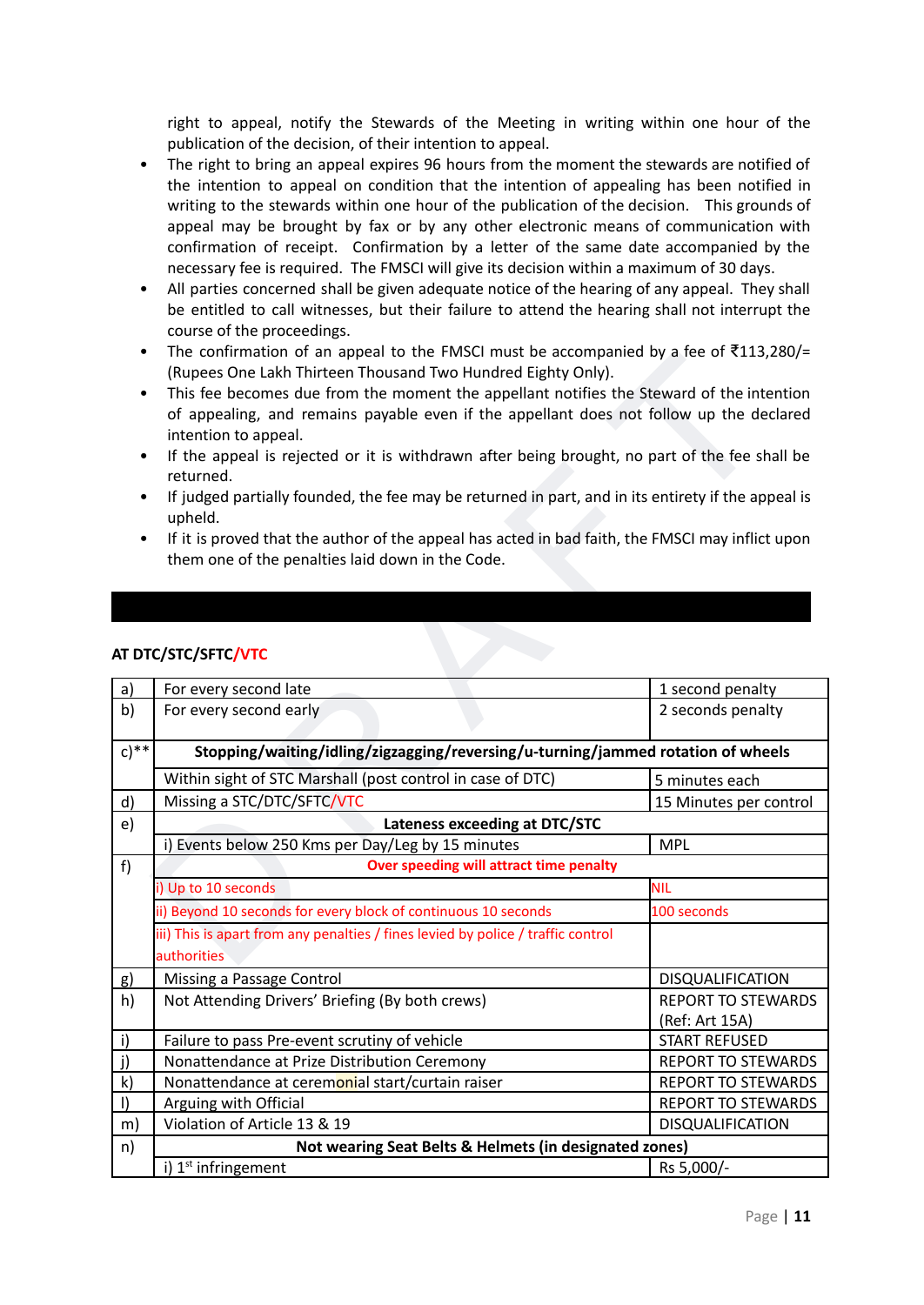|          | ii) 2 <sup>nd</sup> infringement                                 | <b>DISQUALIFICATION</b>   |
|----------|------------------------------------------------------------------|---------------------------|
| $\circ)$ | Late at Parc Ferme Closing                                       | <b>REPORT TO STEWARDS</b> |
| p)       | <b>Missing Time Card</b>                                         | DISQUALIFICATION          |
| q)       | Over speeding / Accident at NO CHECK ZONES*                      | <b>DISQUALIFICATION</b>   |
|          |                                                                  | /SANCTION                 |
| r)       | Tampering/Opening of Mobile phone box/seal                       | <b>DISQUALIFICATION</b>   |
| s)       | Re-entering control area from any direction                      |                           |
|          | i) 1st & 2 <sup>nd</sup> offence                                 | 5 minutes each            |
|          | ii) 3 <sup>rd</sup> offence                                      | <b>DISQUALIFICATION</b>   |
| t)       | Violation of Article 12.1.4                                      | <b>DISQUALIFICATION</b>   |
| u)       | Tampering of official document                                   | DISQUALIFICATION          |
| v)       | Failure to keep scrutiny sheet/sticker on board during the event | <b>DISQUALIFICATION</b>   |

\***These sections shall be stated in the Road Book and/or through CIB**.

\*\* This penalty to be endorsed both in Marshal's and Competitors' card.

| For overworship late<br><del>For every minute late</del>                                                                                                     | 1 minute penalty                                  |
|--------------------------------------------------------------------------------------------------------------------------------------------------------------|---------------------------------------------------|
| For every minute early (In case of DTC every seconds beyond 10 seconds                                                                                       | 2 minutes nonelty<br><del>z minutes penaity</del> |
| chall he 2 minutes not second a g 12 seconds shall he taken as 2 minutes<br><u>shan be z filmutes per second. e.g. 13 seconds shan be taken as 3 minutes</u> |                                                   |

#### NOTE:

- Decision of The Judges of Fact (All Officials) shall be final and no protest on the above shall be entertained.
- Penalties for any other offence which is not covered in this SR shall be decided by the Stewards.
- For events running in minutes please note the following:
	- 1) Time will be recorded in Minutes e.g. 07 hrs 15 minutes 01 to 59 seconds will be recorded as 07 hrs 15minutes.
	- 2) Re start from STC shall be in next higher minutes e.g. 07 Hrs 15 minutes 01 to 59 seconds will be 07 hrs 16minutes

<span id="page-11-0"></span>**14.1At** any given point where there is no Government prescribed speed limit, speeds given in any speed block whatsoever will not be more than 45 KMPH in Plain and 36 KMPH in Hill sections.

Failure to keep scrutting sine-etysic cicker on board during the event<br>
is exact too said be stated in the Road Book and/or through CIB.<br>
Si penalty to be endorsed both in Marsha's and Competitors' card.<br>
The revery minut 14.1.1 However speed in plains may be increased to 55 KMPH subject to the said zone is not more than 8 kms at length and is completely sanitized and pre approval from the Stewards is mandatorily obtained. There shall be not more than two such zones per day in an event. If such zone is planned, it has to be mandatorily mentioned in the SR. **Wearing of Helmet are mandatory for all crew members in these zones.**

**14.1.2 Wherever** the route goes through crowded areas like Educational Institution /Hospital/ Market and other narrow crowded areas, Organizer must ensure that speed limit does not exceed **20 KMPH**. If necessary, organizer should identify start and end of such zones in road book by giving specific tulips.

**14.1.3 All Railway Level Crossings would be marked with two VTC and the penalty for such sections would be NIL Mandatory 10 minutes dead time to be added to the running time at every manned railway level crossing.**

**14.1.4 In** National Express/Highways and State Highways the maximum average speed shall be restricted to 10% less than the Government prescribed speed limit. This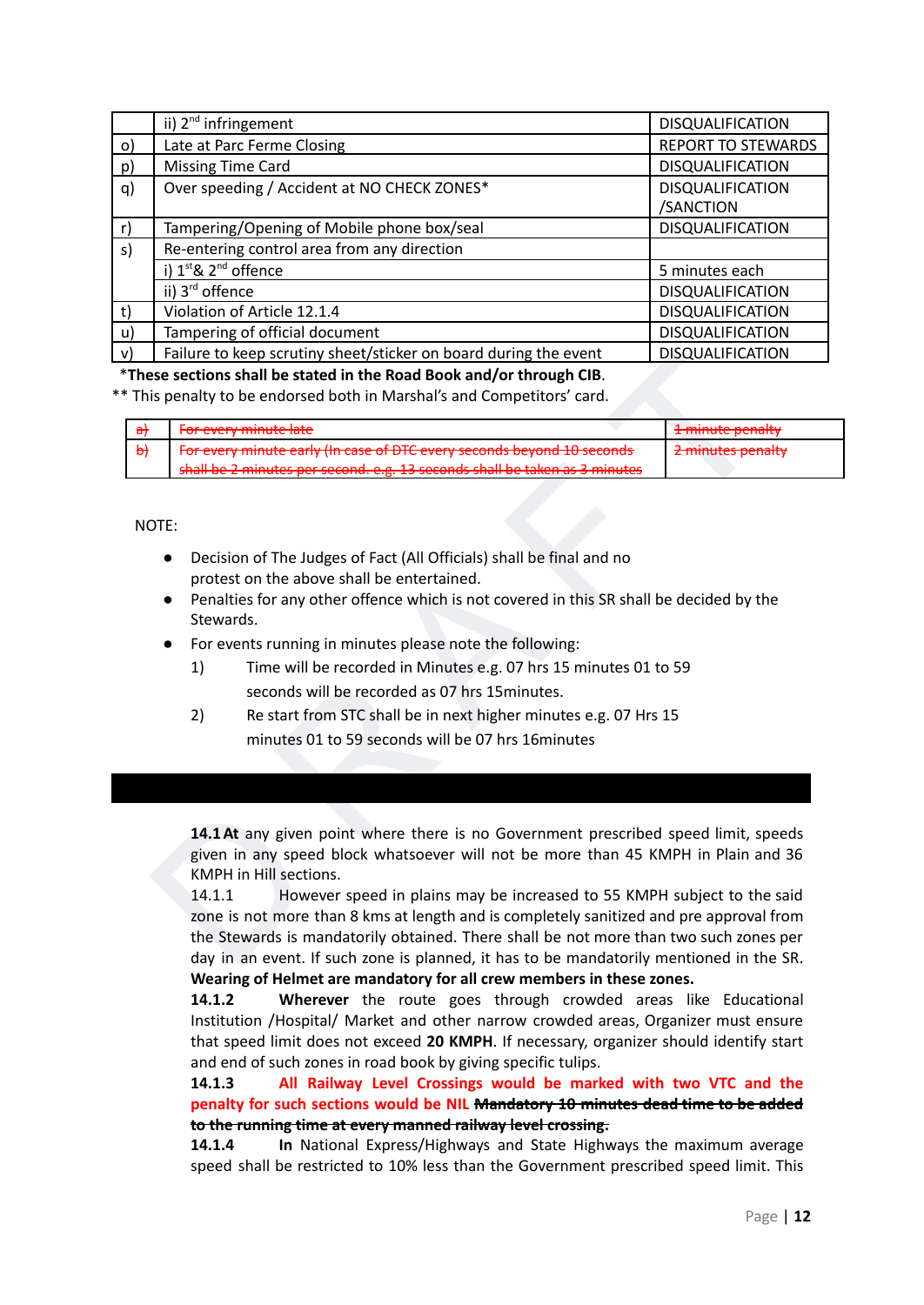shall in no way be applicable in Hill sections.

**14.1.5 However** if the average speed given is above 45 KMPH as per **Article 8.2.5** there shall be no time control in that Section as National Express/Highways and State Highways are mandatory NO CHECK ZONES.

14.1.6 However FMSCI on special cases may consider of having controls at National/State Highways only, subject to speeds are as per article 8.2.1 and position of the said controls are cleared by FMSCI route inspector. Such considerations shall in no way be in case of Expressways. All cost towards inspection shall be borne by the organizer.

14.1.7 In case the Event is terminated before Event HQ, results shall be declared at least 30 minutes after scheduled arrival time of the last competing vehicle at Event HQ. The said schedule time of arrival shall be determined as per time required to reach Rally HQ from the place of termination of Event as per prescribed speed restrictions.

#### 14.2 **ADDITIONAL TRIP METER**

<span id="page-12-0"></span>Usage of additional trip meter as stated in article 2.13 is permitted with no penalty factor. However such usage shall attract a factor of 2 and above in case of overall eligibility.

#### **4 Wheelers**

- **i. Wearing** of Helmets (minimum ISI) is highly recommended & it is mandatory especially for competitors in cars with roll cage (without proper padding) **and for all where Article 8.2.2 is applied**
- ii. **Minimum** 3 points Seat belts for **all crew members** is mandatory. (4 points for cars with Roll cage)
- iii. **All** participants must be seated in seats, which face forward only.
- iv. **The** bench type sideways seats may be retained but must not be occupied.
- v. **Any** competitor who is deemed unfit for reasons of health or consumption of/under the influence of alcohol or drugs shall be EXCLUDED.
- vi. **Soft top** vehicles are allowed **subject to** all crews need to wear ISI Helmets.
- vii. **All** electrical components of the vehicle must be working and the vehicle should be road worthy.
- viii. **First** Aid Box must be carried in the competing vehicle. (Ref. Appendix ll–10)
- ix. **Mud** flaps are compulsory.
- The said schedule time of arrival shall be edetermined as per time required to reach Rally<br>
HQ from the place of termination of Event as per prescribed speed restrictions.<br> **ADDITIONAL TRIP METER**<br>
Usage of additional tri x. **Further,** all competing vehicles must comply with Article **7\* (Fire Extinguisher, Dry Powder 2kgs.), 9** (2 Nos. Rear View Mirrors), **10** (Towing Eye) of Chapter lll of the Technical Regulations 4W of FMSCI. \*Mandatory for all **National** events, for others it is highly recommended.
- xi. **In** case the Rally runs in day night situation, additional lights and navigation lamps are highly recommended.
- **xii. OE / VO silencer box** is mandatory. Modification of exhaust manifold till catalytic converter only is permitted. After pre event scrutiny the Scrutineer shall further do mandatory checks at the start of each leg. Cars found violating this regulation **anytime/anywhere** during the event shall be disqualified. **If required "Add time" as per article 17.4 shall be applicable.**
- xiii. **Fitment** of gadgets of any form above 8 inches in front windshield is not permitted. (if found during running of the event shall be disqualified)
- **xiv. The** use of tinted glass and/or safety film is permitted in side and rear windows. In such case the crews as well as the contents in the car must be visible from a distance of **5 meters.**
- xv. **Mobile Phones:** Mobile phones may be used during the event only by crew other than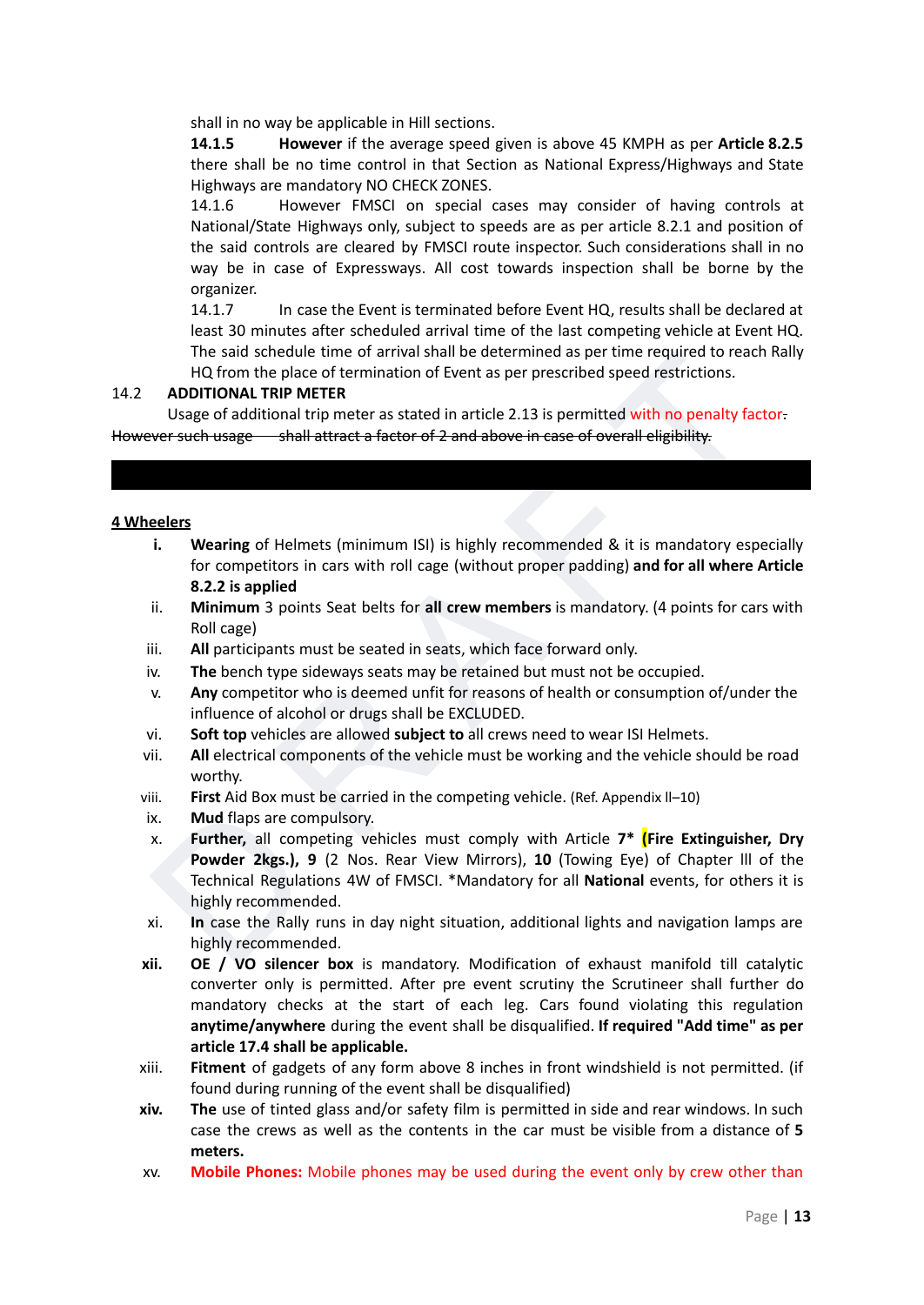the driver. Use of mobile while driving shall lead to disqualification.**Mobile** phones to be kept in a box, duly sealed by the organizer for emergency usage only. Onus of arranging the said box lies with the competitor. Usage of the said phone/Tampering of seal will lead to DISQUALIFICATION. However, Organizers may allow usage of Mobile phones but such usage while driving shall lead to DISQUALIFICATION.

- xvi. Using a mobile based timing app may be allowed if it is permitted by the organizer and approved by FMSCI.
- xvii. **Fitment** of Sump guard is highly recommended.

#### **NO LIFELINE WOULD BE GRANTED IN ANY LEG**

<span id="page-13-0"></span>

#### **Will be present at:**

Pre Event Scrutiny Secretariat Start of the Rally

In - between Breaks **At the Finish Prize Distribution** At the Finish Prize Distribution

Page | **14**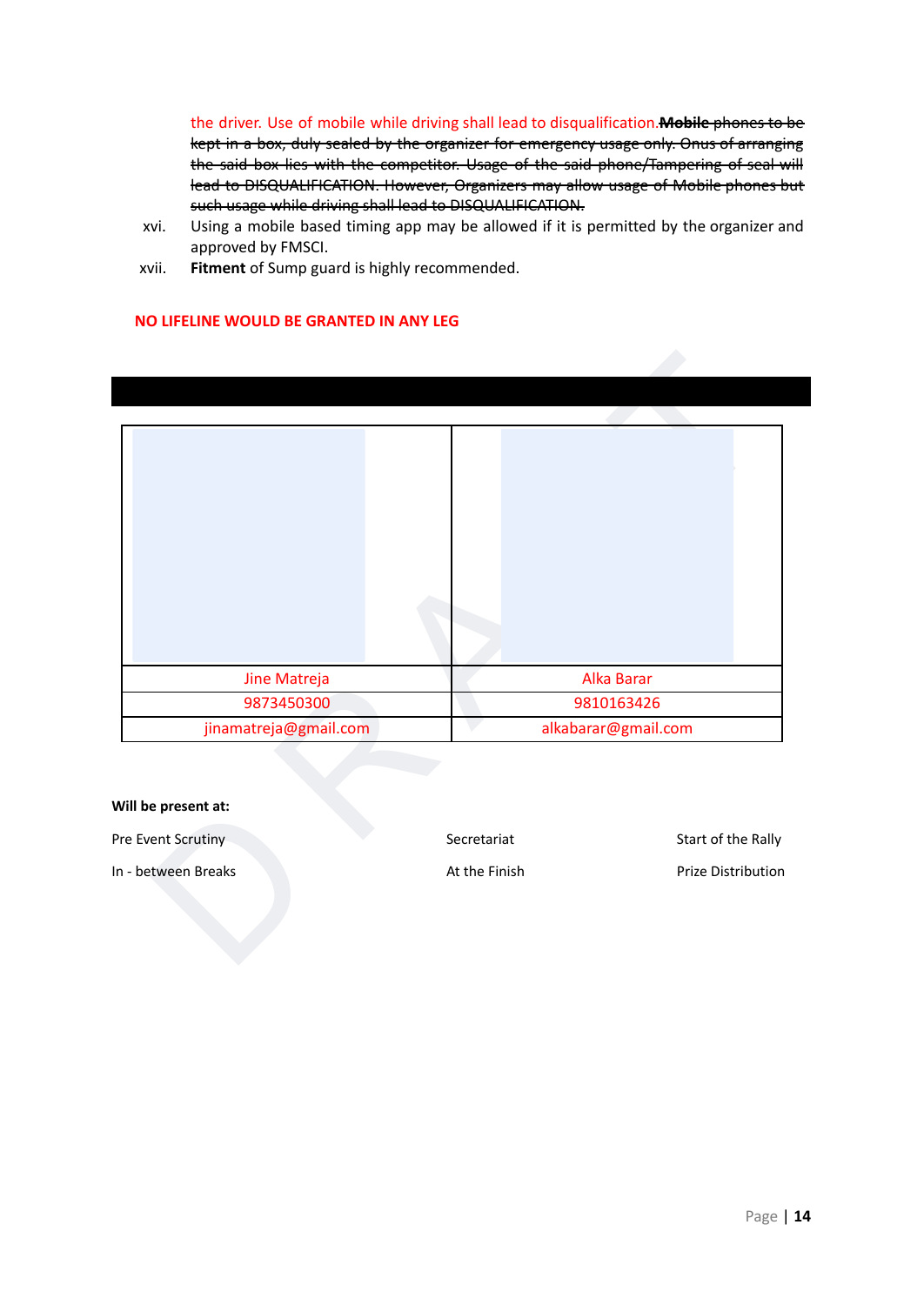## <span id="page-14-0"></span>**16. SAFETY QUESTIONNAIRE**

Safety questionnaire herein below to be filled and sent to FMSCI, 7 (seven days) before the event:

| 01 | <b>Event Name</b>                                                                   | The Agra Taj Car Rally                                  |
|----|-------------------------------------------------------------------------------------|---------------------------------------------------------|
| 02 | <b>Running State</b>                                                                | Open                                                    |
| 03 | <b>Police Stations</b>                                                              | Agra HQ                                                 |
| 04 | <b>Status</b>                                                                       | Closed                                                  |
| 05 | <b>Total Distance</b>                                                               | $^{\sim}$ 500 km                                        |
| 06 | Max speed in No check zones /<br>Highways                                           | 70 kmph                                                 |
| 07 | Overall Average speed                                                               | 35 kmph                                                 |
| 08 | Trauma Ambulance midpoint post -<br>OD                                              | Yes                                                     |
| 09 | Ambulance following last vehicle                                                    | <b>No</b>                                               |
| 10 | Max distance to travel for Hospital                                                 | 15 kms                                                  |
| 11 | Max travel time to Hospital<br>(should be within 45 minutes from<br>furthest point) | 45 minutes                                              |
| 12 | Max time to reach victim<br>(should be within 30 minutes)                           | 30 minutes                                              |
| 13 | Alternate arrangement                                                               | Multiple district hospitals and private hospitals       |
| 14 | List of Hospitals informed                                                          | Yes                                                     |
| 15 | <b>Hospital facility</b>                                                            | $\Box$ Outpatient $\Box$ General $\Box$ ICU $\Box$ ICCU |
| 16 | Ambulances do have Paramedics                                                       | Yes                                                     |
| 17 | <b>CMO Positioned at</b><br>(ideally with midpoint ambulance)                       | Rally HQ                                                |
| 18 | Speeds at crowded areas (Max 20<br>kmph)                                            | 20 kmph                                                 |
| 19 | Running Hour (Max 10 hrs)                                                           | 6 hours per leg                                         |
| 20 | Weather forecast                                                                    | Clear dry and hot                                       |
| 21 | Precautions taken at control points<br>(umbrella / reflectors etc.)                 | Yes                                                     |
| 22 | Summary of route<br>(anything in respect of safety)                                 | NA                                                      |
| 23 | Communication system to be used                                                     | Mobile                                                  |
| 24 | Control Marshall (STC & DTC)<br>(Minimum 2)                                         | Yes                                                     |

| Signature of COC | Signature of CMO |
|------------------|------------------|
| Date:            | Date:            |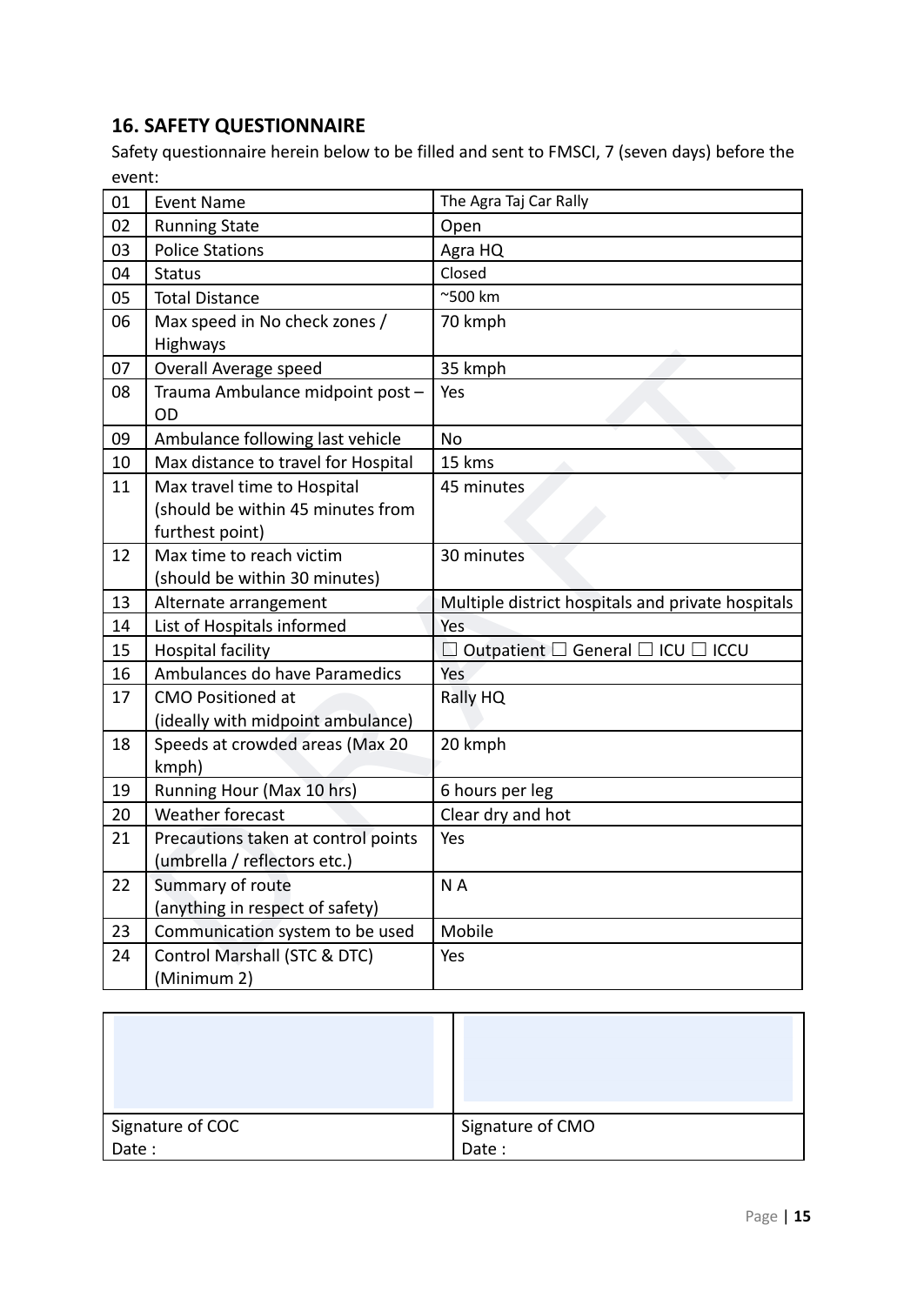#### **NOTES / WAIVERS**

#### **1. Virtual Time Control:**

**a.** This rally would deploy Virtual Time Controls and systems as described herein.

**b.** Time stamp of passage at such controls would be done automatically by an app provided by organisers with following features:

- **i.** The app show and announces the timestamp when the crew enters the defined control area(s).
- **ii.** The app screen will continue to show the timestamp of the last control till the crew hits the next control.
- **iii.** A complete log of all timestamps would be kept by the app and will be accessible to competitors at all times
- A complete log of all timestamps would be kept by the app and will be accessible to<br>
competitors at all times<br>
The organisers will provide a small test route for crews to become familiar with the<br>
app.<br>
DZ-FZ Zones:<br>
In th **iv.** The organisers will provide a small test route for crews to become familiar with the app.

#### **2. DZ-FZ Zones:**

**a.** In the interest of safety "DZ-FZ" zones would be established through the route and indicated on the road book.

**b.** These would also be timed with the organisers provided app.

**c.** Such zones may be around areas of dense population or cluster or village(s) or railway crossings or as deemed fit by organisers.

- **d.** The organisers will specify the SPEED LIMIT to be strictly observed in such zones. Alternately fixed TIME may be specified by organisers instead of speed.
- **e.** The start of the zone will be indicated by a DZ mark on the road book.
- **f.** The end of the zone will be indicated by a FZ mark on the road book.
- **g.** Penalties for SPEED/TIME violation DZ-FZ zones penalties would be applied as follows:
	- **i.** EARLY: For traversing faster/earlier time penalty equivalent to four times.
	- **ii.** LATE: No penalty would be applied BUT lateness will count towards MPL.

#### **3. Maximum Speed:**

**a.** In Interest of safety organisers will declare a MAXIMUM ALLOWED SPEED limit for each leg

**b.** This SPEED needs to be respected at all times and will be continuously monitored through the event by the organiser supplied app.

- **c.** No crew can exceed this speed while trying to maintain the "asking average" of speed chart.
- d. Any and all violation of this SPEED will invite time penalty as herein
	- i. For each instance of violation up to 10 seconds of over speed NO PENALTY
	- ii. For each instance of continuous violation of 10 seconds 100 Seconds
	- iii. Examples:
		- 1. For continuous excess up to 1~9 seconds 0 Seconds
		- 2. For continuous excess of 10~19 seconds 100 Seconds
		- 3. For continuous excess of 20~29 seconds 200 seconds
		- 4. And so on.

#### **4. Reset ODO instruction:**

**a.** Reset ODO instruction may be used to give odo error / odo-drift relief to participants.

**b.** Such instruction would be given at road book instruction where the location can be ascertained with certainty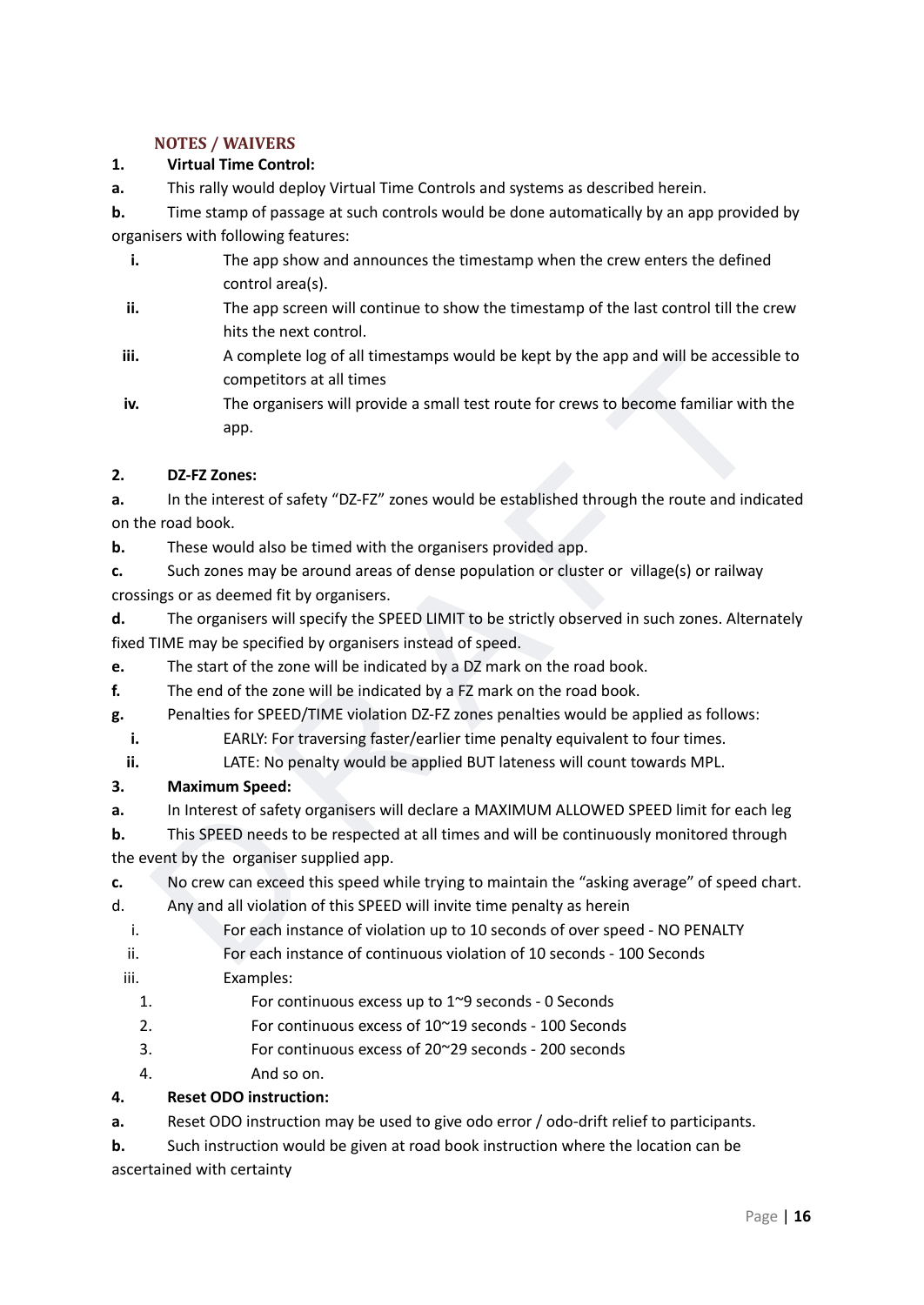**c.** ODO reset would be inscribed on the road book.

**d.** ODO reset would have no impact on continuity of Speed Chart All distances in the SPEED CHART will be relative to the start of the leg.

- **5. Factors:** No factors would be applied for use of any distance or computation aids.
- **6. Lifeline:** No life line would be available throughout the legs.

#### **7. Missed Time Control:**

**a.** If the crew misses any time control the penalty for such section(s) that are bond by missed time control cannot be calculated

**b.** In such instances section penalty of 0:15:00 will be applied

**c.** This is in addition to the fixed penalty of 0:15:00 will be applied for each missed time control.

**d.** There is no limit to the number of time controls a crew may miss.

#### **8. Points based classification:**

- **a.** Final classification of the rally would be done by tabulating points table as described herein.
- **b.** For each leg the following points would be awarded:
- ol.<br>
There is no limit to the number of time controls a crew may miss.<br>
There is no limit based classification:<br>
Final classification of the rally would be done by tabulating points table as described herein.<br>
For each leg **i.** At the end of each leg points would be awarded based on ranking order of the leg for all the finishers.
	- **ii.** All crews exceeding MPL would be awarded points equal to the last ranked finisher plus one.
	- **iii.** All crews who are DNF would be awarded points equal to the last ranked finisher plus two.
	- **iv.** All crews who are DNS would be awarded points equal to the last ranked finisher plus three.
- **c.** A tie would be resolved in the following manner sequence till tie is resolved:
	- **i.** Based on points from the last leg of the rally.
	- **ii.** Based on points from the first leg of the rally.
	- **iii.** Based of toss of coin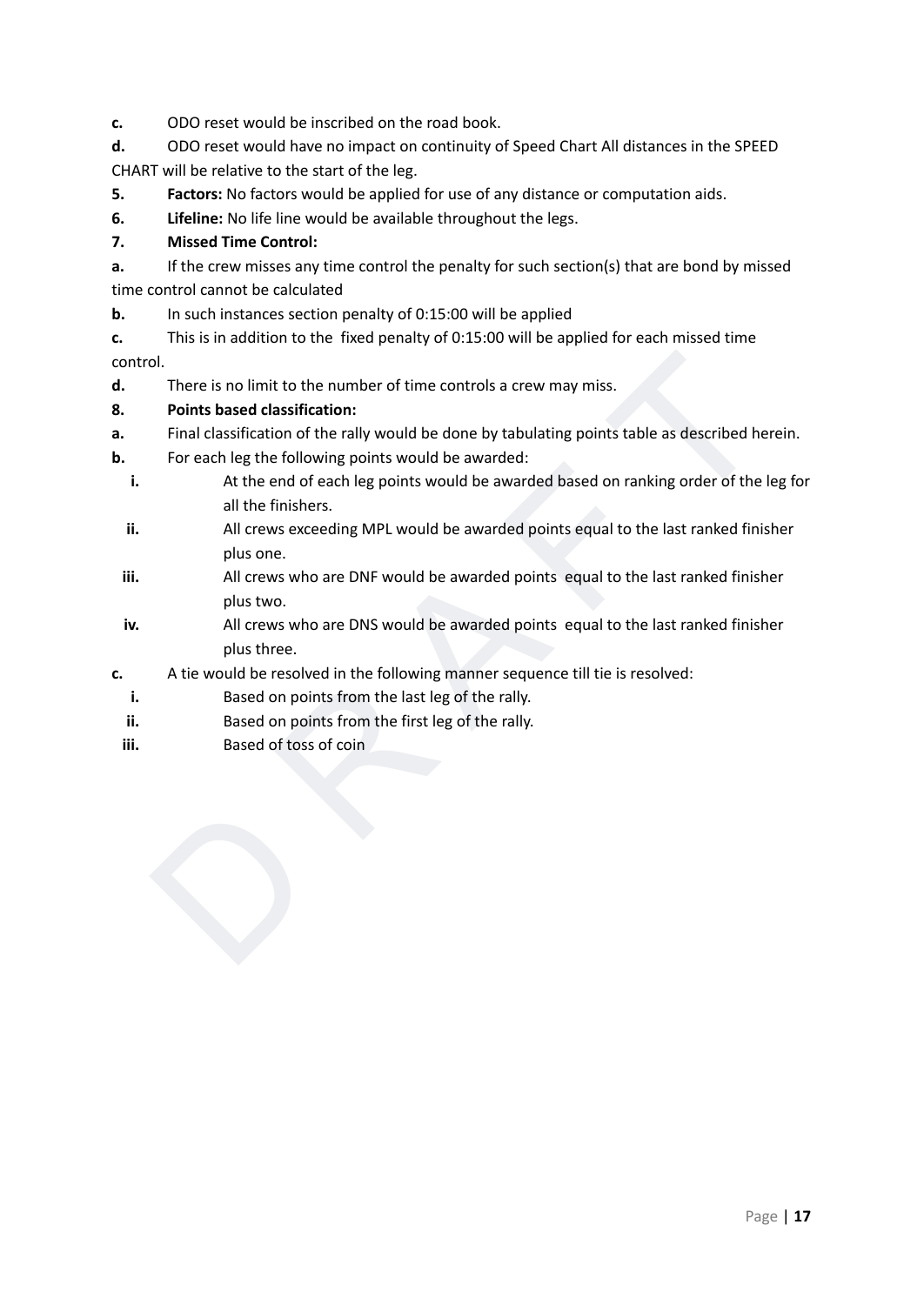#### PROTEST FORM

| Name of Event | Date       |  |
|---------------|------------|--|
| Organizer     | Venue      |  |
| <b>Status</b> | Permit No. |  |

| Name of the Competitor          |  |
|---------------------------------|--|
| Competition Licence No.         |  |
| Competition Number in the event |  |
| Reason for Protest (Select One) |  |

#### To: The Chairman of Stewards

| To: The Chairman of Stewards |  |
|------------------------------|--|
| <b>Details of Protest</b>    |  |
|                              |  |
|                              |  |
|                              |  |
|                              |  |
|                              |  |
|                              |  |
|                              |  |
|                              |  |
|                              |  |
|                              |  |
|                              |  |
|                              |  |
| Fees Enclosed                |  |
|                              |  |

| Fees Enclosed |      |  |
|---------------|------|--|
| Signature     |      |  |
| Date          | Time |  |